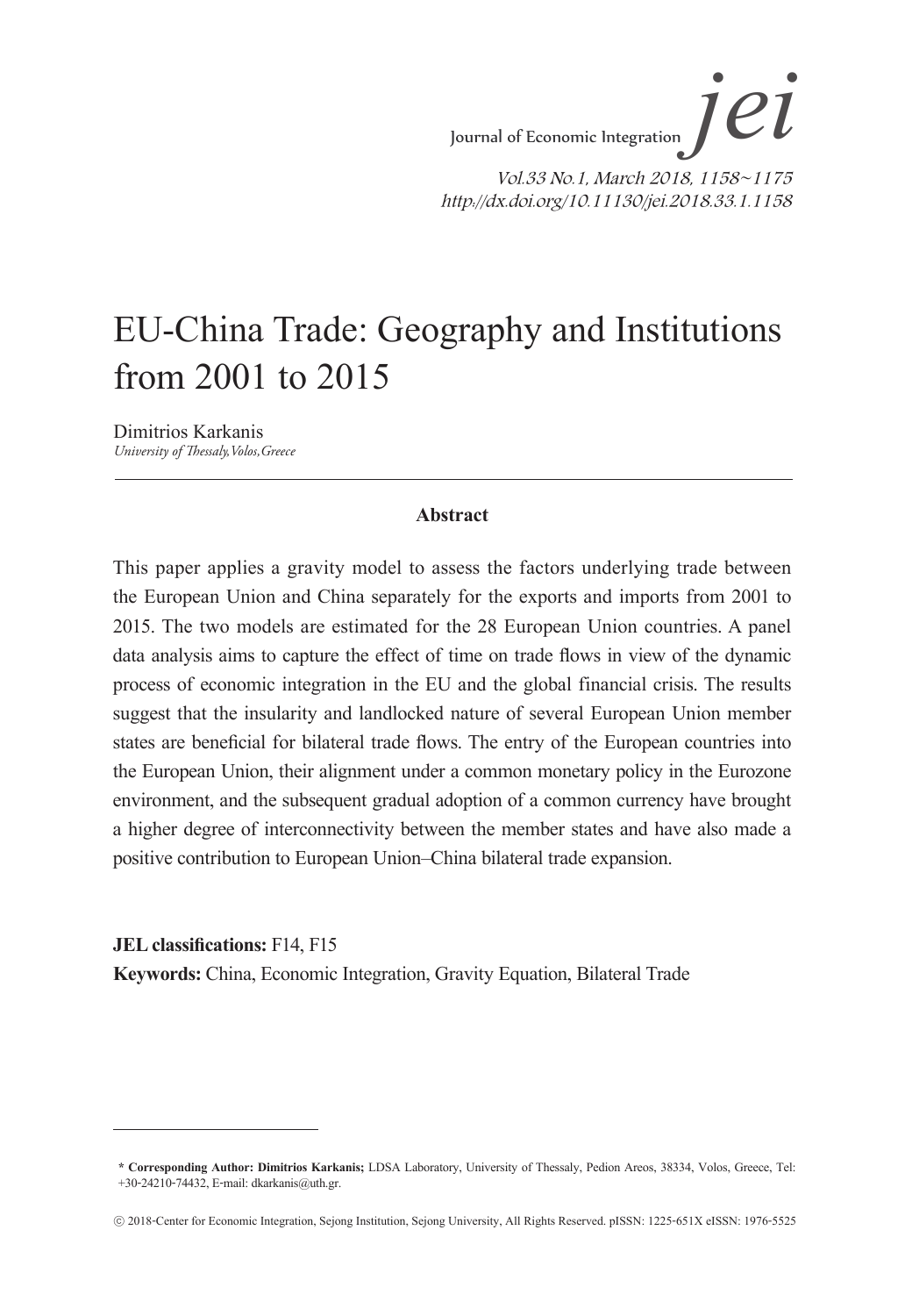# **I. Introduction**

Since its gradual opening to international trade in the late 1970s, China now participates in trade with almost all countries in the world. Given the EU's dynamic institutional form including Brexit, bilateral trade between China and the EU is worth studying. Also, the global financial crisis in 2008~2009 has already left a mark on international trade flows as Bussière *et al*. (2010) points to the increasing public awareness for the protectionist measures.

This paper is to estimate a gravity model for EU–China bilateral trade flows during the 2001~2015 period to capture the economic, geographical, and institutional factors underlying the recent trends in trade relationships between China and the  $EU28<sup>1</sup>$  member states.

The remainder of the paper is organized as follows. Section II discusses the background describing trade relations between the EU and China, including an illustration of the balance of power between China and the EU countries. Section III reviews the previous empirical findings. Section IV describes data and analyze the results. Section V discusses policy implications related to the empirical findings.

### **II. Background**

The EU has been heavy merchandise importer from China— more than the extent to which China is relying on imports from the EU. At the level of individual countries, Germany has been China's most important trading partner. It is the main recipient of Chinese products and by far the leading exporter of goods to China. As expected, EU countries with high income per capita or a relatively large domestic market, such as the Netherlands, the United Kingdom, Italy, France, and Spain, are among the main recipients of Chinese exports (Figure 1). However, the upward trend in the export value of Chinese merchandise to the majority of the aforementioned countries seems to have

<sup>&</sup>lt;sup>1</sup> The EU28 is the abbreviation of European Union (EU) which consists a group of 28 countries (Belgium, Bulgaria, Czech Republic, Denmark, Germany, Estonia, Ireland, Greece, Spain, France, Croatia, Italy, Cyprus, Latvia, Lithuania, Luxembourg, Hungary, Malta, Netherlands, Austria, Poland, Portugal, Romania, Slovenia, Slovakia, Finland, Sweden, United Kingdom).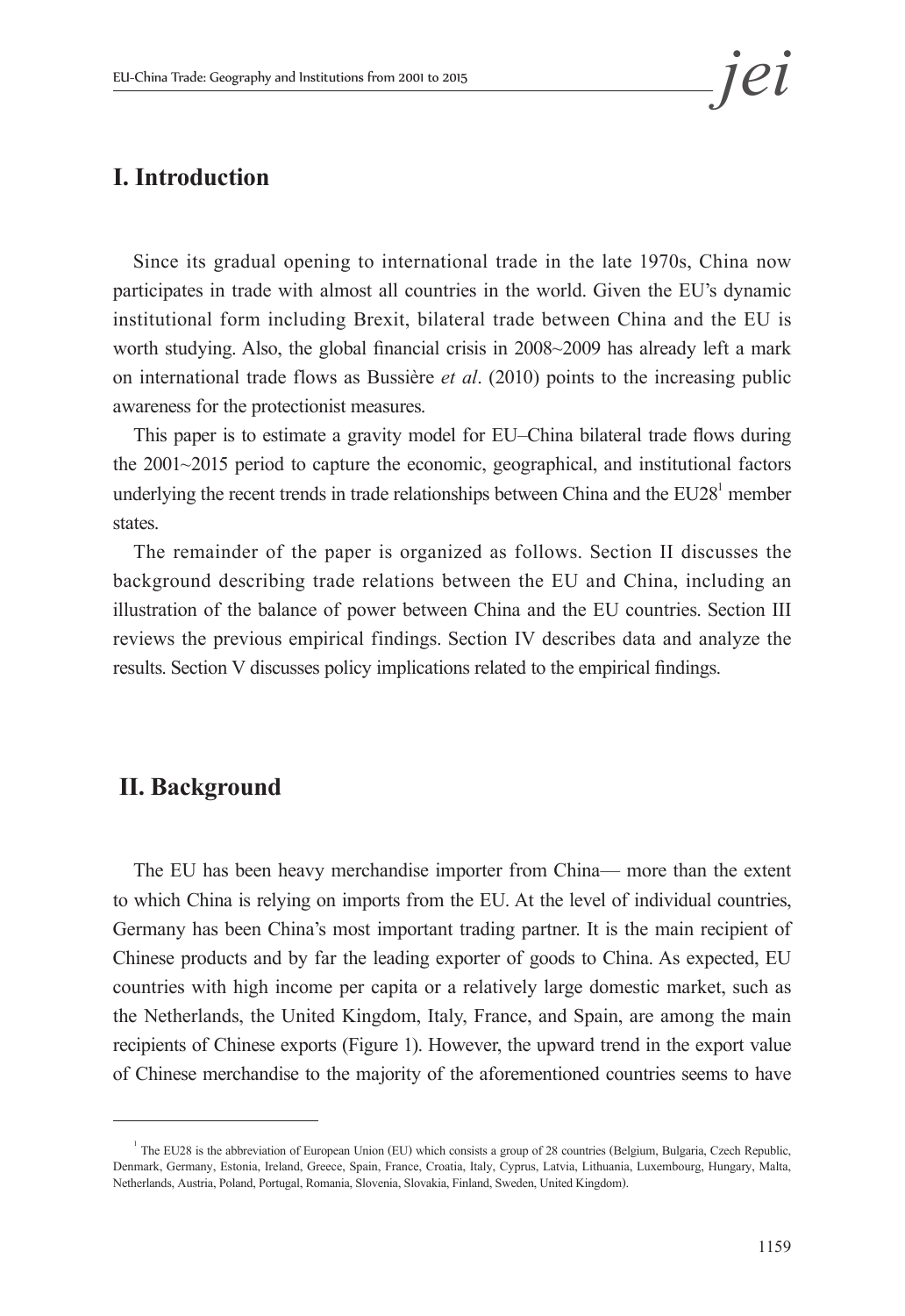bent over time, particularly after the beginning of the global financial crisis. However, this does not seem to be the case for some of the eastern EU countries, such as Poland, Slovenia, the Czech Republic, and Slovakia, according to the latest bilateral trade data (2015). This discrepancy raises questions regarding the factors that may influence the orientation of Chinese exports to individual EU countries, among which the level of development, expressed as the level of income per capita, seems to play a key role.

China's accession to the WTO had an effect on the country's trade liberalization process. After approximately 15 years, the balance of power in terms of international trade between the EU and China has changed rapidly, characterized by a general decline of the EU's contribution to world trade from 37% to about 31% between 2005 and 2015, along with the doubling of China's corresponding contribution from 5.5% to about 11% during the same period (Figure 2). China has been exporting products to the EU, rather than the opposite at least since the country's entry into the WTO. In this context, the introduction of the following gravity model aims to identify factors that could possibly help balance the export and import trade flows.

The future establishment of a Free Trade Agreement (FTA) between China and the EU is passing through bilateral negotiations for a Comprehensive Agreement on Investment (CAI), which started in 2012. These negotiations included discussions on a wide range of trade-related issues, such as the further improvement of market access for investors, the elimination of discrimination cases against companies, and a regulatory environment that would ensure transparency procedures and the mutual respect of intellectual property rights (CEPS 2016).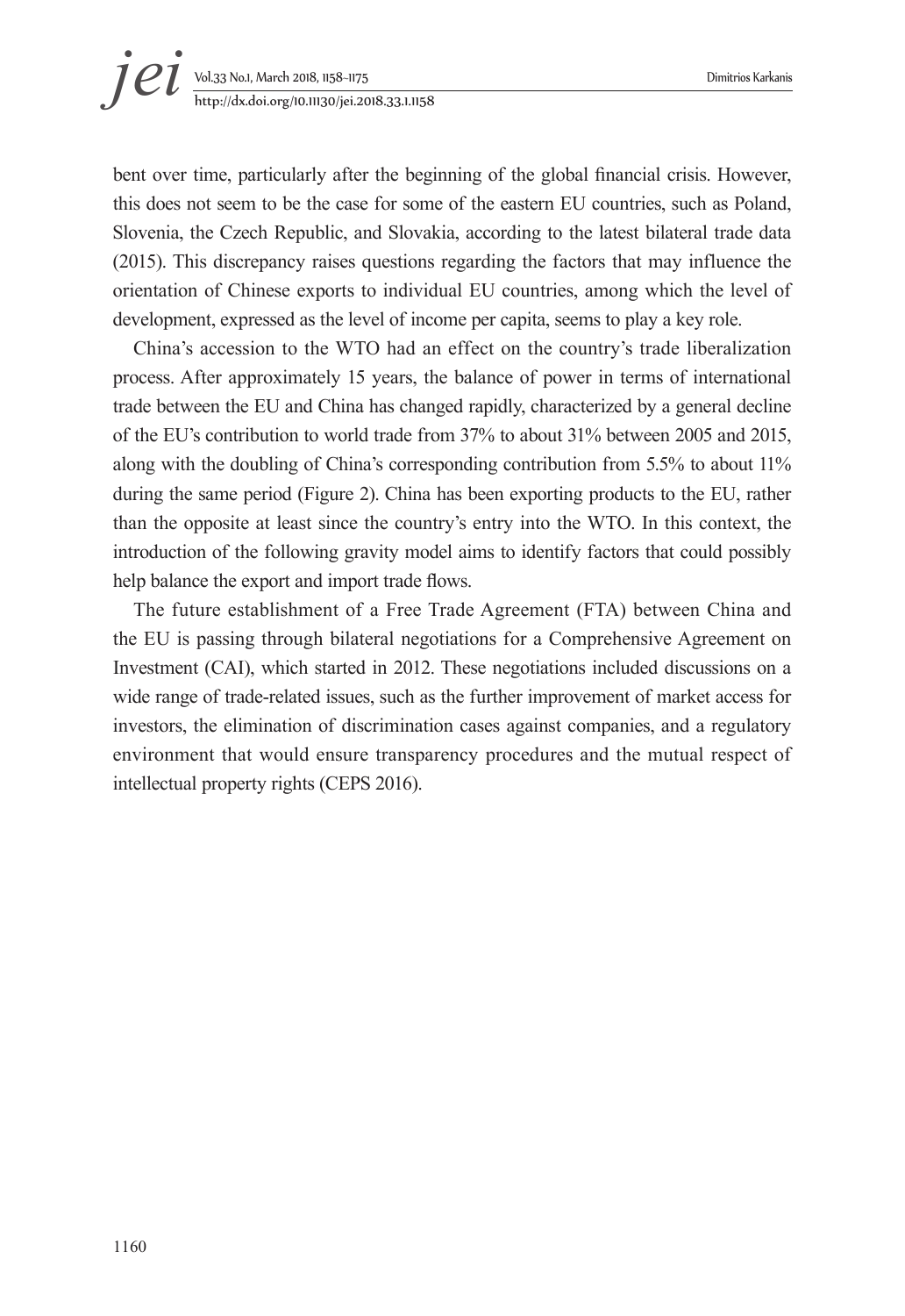

**Figure 1. Total value of Chinese merchandise exports and imports** 



(Note) Estimated value of Chinese merchandise exports and imports by EU partner. (Source) UNCTADstat online database (2017), values converted into 2005 billion constant dollars.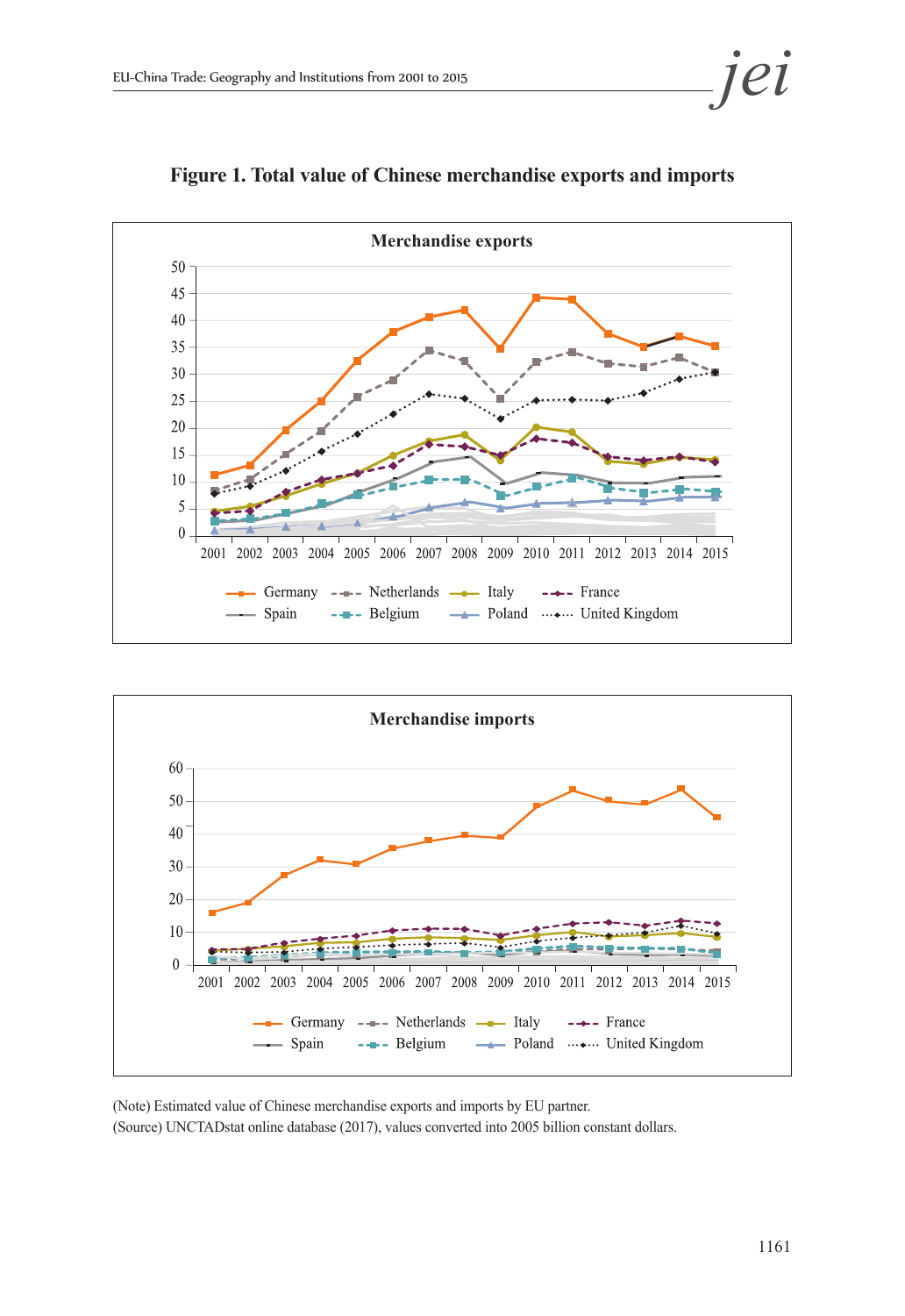



**Figure 2. Share of world trade in goods and services**



(Note) Chinese and EU28 trade of goods and services. (Source) World Bank (2017) online database.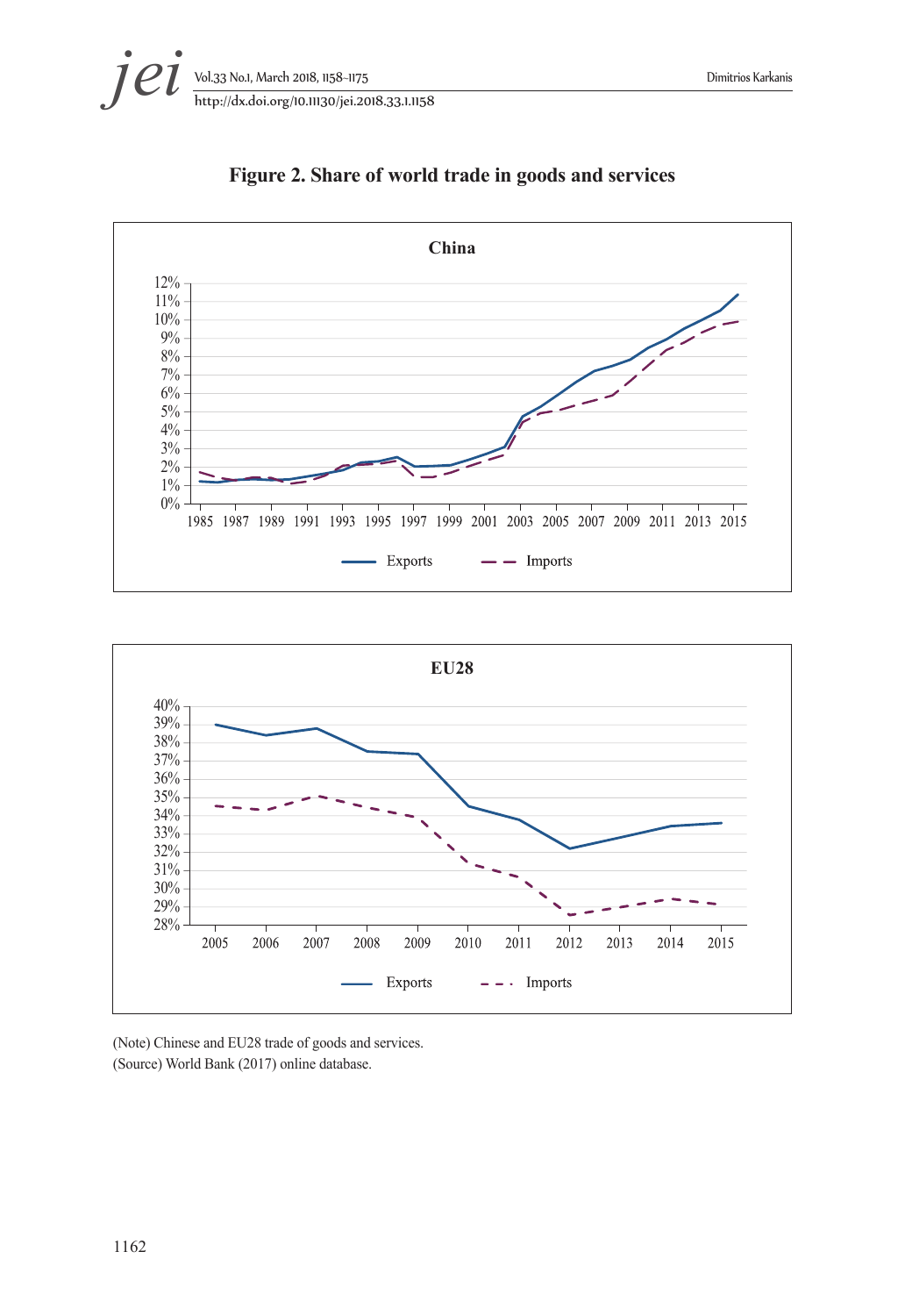## **III. Literature Review**

A gravity equation in the context of international trade flow analysis was first applied by Tinbergen (1962) and Pöyhönen (1963). It is an analytical tool that is inspired by Newton's gravitational law and has been widely used by the international academic community. The first theoretical foundations of the gravity equation applied to trade flows are found in Anderson (1979), Helpman and Krugman (1985), and Bergstrand (1985). More recently, the empirical research has included various country-pair proxies in gravity equation modeling, such as geographical proxies, institutional proxies and historical and cultural proxies, among others.

The distance between trading partners traditionally reflects transportation costs in gravity models (Yu 2010) and Sheng *et al*. 2012). The estimated coefficients usually take a negative sign regarding the EU member states (Shepotylo 2010, Doumbe Doumbe and Belinga 2015, Zhang and Wang 2015, Caporale *et al*. 2015, and Didier and Koenig 2016).

The market size of a country is often represented by Gross Domestic Product (GDP). The estimates take a positive sign as shown in Linders and De Groot (2006) and Metulini *et al*. (2017). As an alternative, variable for market size, Kucera and Sarna (2006) chooses GDP per capita and population size. They also confirm a positive effect for GDP per capita and population size for both bilateral trade partners. Didier and Koenig (2016) obtains similar positive and statistically significant coefficients for the same variables China's trade with former-colonies which gained sovereignty between 1939 and 1999.

The empirical results suggest that being landlocked usually constitutes a resistance factor for bilateral trade flows (Kucera and Sarna 2006, Santos Silva and Tenreyro 2006, Felipe and Kumar 2010, Chen and Li 2014). To evaluate the impact of landlockedness on Central Asian trade, Grigoriou (2007) estimates a panel gravity equation for a sample of 167 countries during the 1992~2004 period. He mentions three factors indirectly associated with the Central Asian countries' infrastructures that play a key role in coping with the burden of being landlocked, which are the overland transportation costs, bargaining power, and infrastructure network, in relation to the involved transit countries. In the case of EU–China bilateral trade, Caporale *et al*. (2015) report a negative coefficient for bilateral trade between China and the EU27 member states during the 1992~2012 period, as well as for the more recent period between 2002~2012. The two estimated coefficients are statistically significant at the 10% level. Carmignani (2015) reports a statistically insignificant coefficient for landlocked countries in a gravity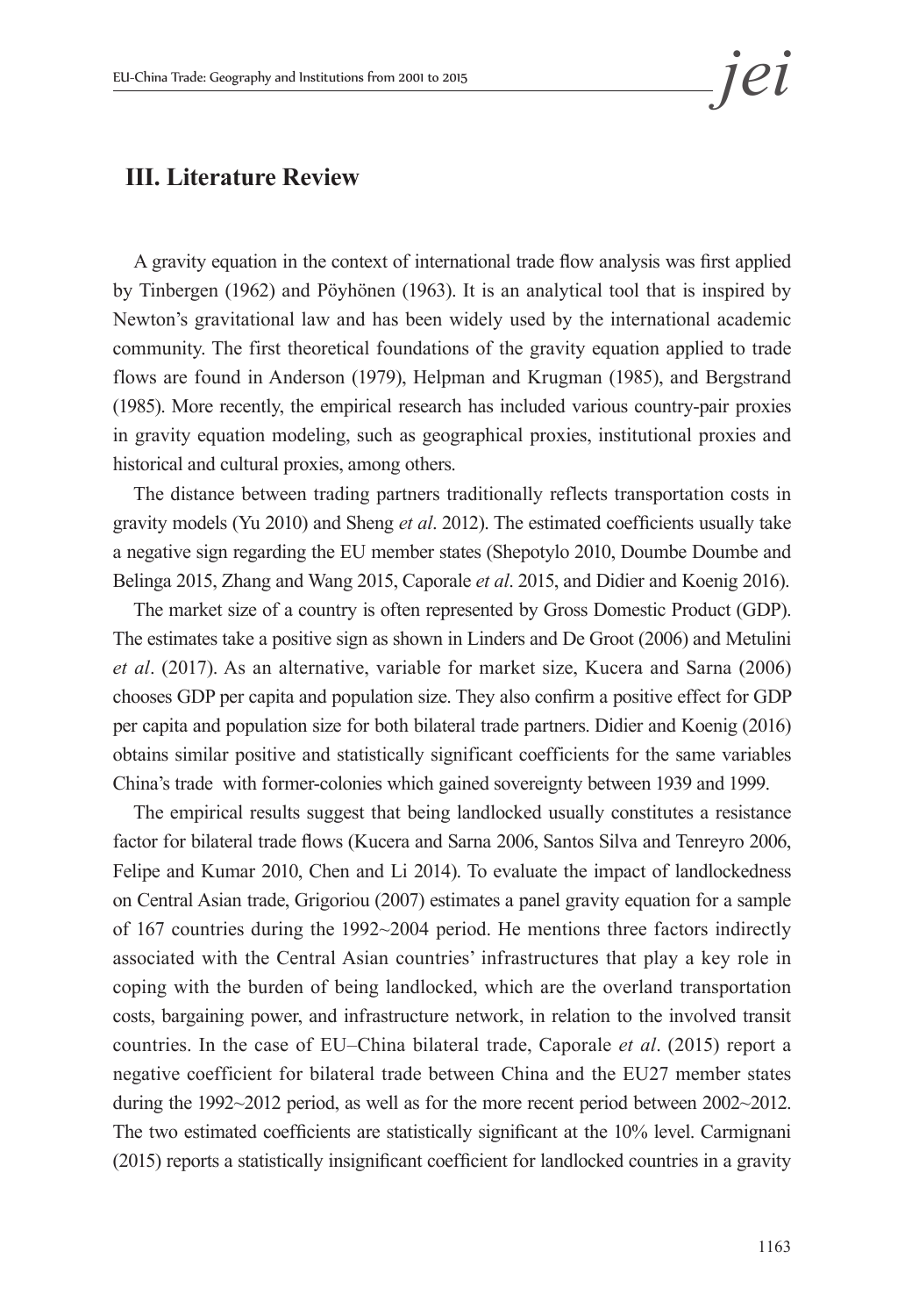equation of the trade share in GDP, thus suggesting that institutional quality has a greater impact on transmitting the negative effect of being landlocked on the level of GDP per capita than does a country's international trade integration.

The empirical results suggest that the integration of European countries into the EU seems to be beneficial for their trade activities as reported by Martinez-Zarzoso and Nowak-Lehmann (2003) and Shepotylo (2010). However, the effects of WTO membership on trade seem rather ambiguous. Chang and Lee (2010) find a positive impact on bilateral trade between WTO members. Subramanian and Wei (2003) suggest a strong, positive, but also uneven, impact between industrial and developing countries while Eicher and Henn (2009) provides robust results supporting the absence of WTO effects. In the context of Chinese textile exports, Chan and Au (2007) reports a positive coefficient for the WTO dummy between China and its top-10 trading partners during the 1985~2004 period.

Studying bilateral trade between China and EU27 countries during the 2002~2012, Caporale *et al*. (2015) estimate a positive effect of the exporting country's size and WTO membership, along with a negative impact of geographical distance, landlockedness, and the global financial crisis on bilateral exports.

# **IV. Methodology and Results**

#### **A. Estimation model**

The estimated gravity models represent an augmented form of the basic gravity equation separately for Chinese imports and exports, in which trade value for each kind of flow is a log-linear function. The dummies are used to introduce the potential role of factors such as insularity, landlockedness, and the EU integration process toward the enhancement of bilateral trade growth. The gravity equations for Chinese exports and imports to and from the EU are expressed as follows, respectively:

$$
ln X_{Cit} = \beta_0 + \beta_1 LnGDPpc_{it} + \beta_2 LnGDP_{Ct} + \beta_3 Ln(P_{it} \cdot P_{Ct}) + \beta_4 LnD_{Ci}
$$
  
+ 
$$
\beta_5 ISL_i + \beta_6 EAN_{it} + \sum_{t=3}^{11} \gamma_t T_t + \varepsilon_{Ci}
$$
 (1)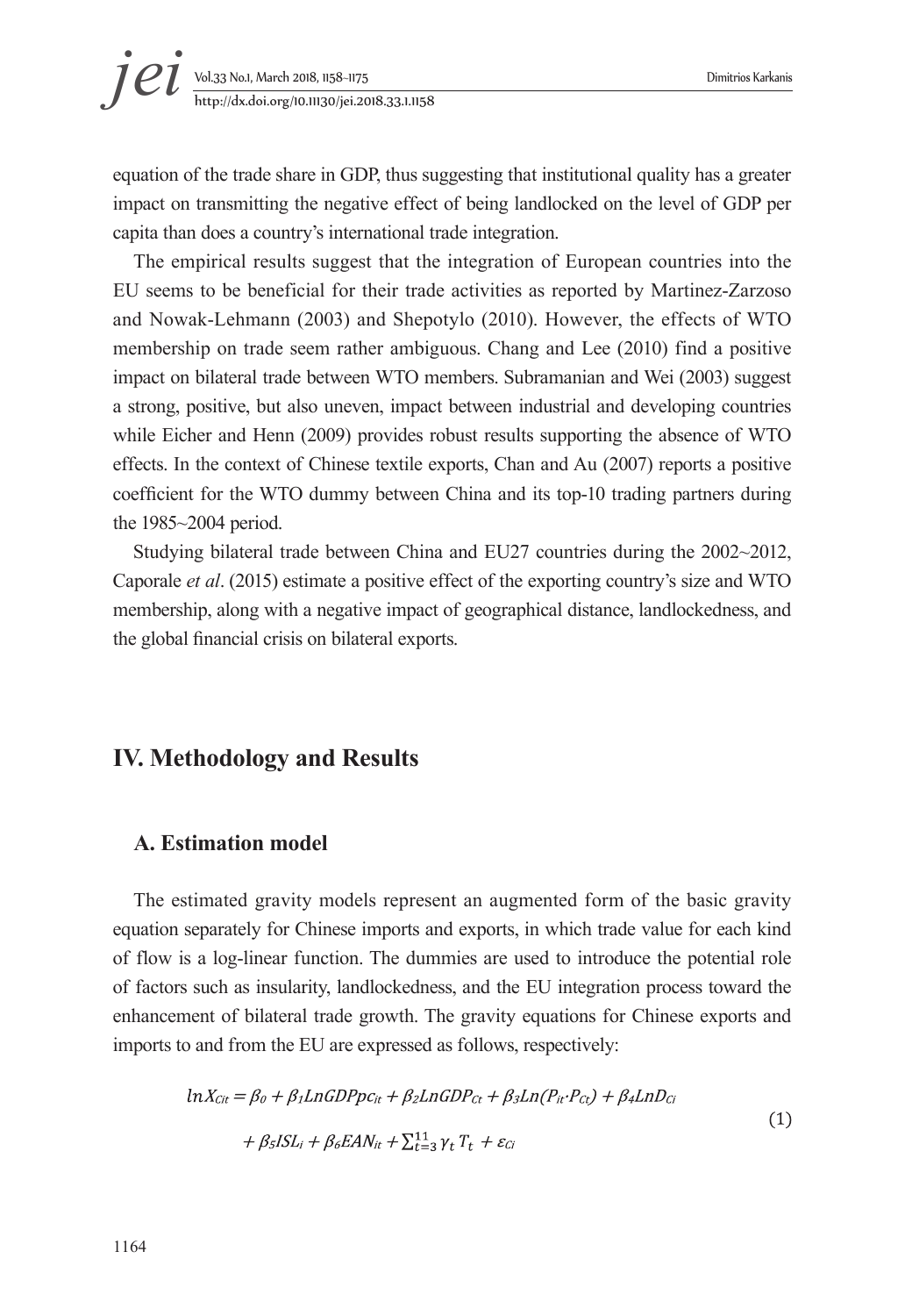$$
ln M_{Cit} = \beta'_{0} + \beta'_{1}LnGDPpc_{it} + \beta'_{2}Ln(P_{it} \cdot P_{Ct}) + \beta'_{3}LnD_{Ci} + \beta'_{4}ISL_{i} + \beta'_{5}EAN_{it}
$$
  
+  $\beta'_{6}LL_{i} + \gamma'_{1}T_{01} + \gamma'_{2}T_{02} + \gamma'_{3}T_{12} + \gamma'_{4}T_{13} + \gamma'_{5}T_{14} + \varepsilon'_{Ci}$  (2)

where *XCit* denotes the value of China's merchandise exports to EU country *i*. And  $M_{\text{C}it}$  denotes the value of China's merchandise imports from EU country *i* in year *t*.  $P_{it}$ and  $P_{C_t}$  are the respective population sizes for country *i* and China in year *t*. *GDPpc<sub>it</sub>* is the GDP per capita of country *i* in year *t*.  $GDP_{C_t}$  is the Chinese GDP in year *t* while  $D_{C_i}$  is the weighted distance between China and country *i*, according to CEPII's GeoDist database, which is appropriate for bilateral trade gravity models (CEPII 2011). The dummy variables,  $ISL_i$  and  $LL_i$ , take the value 1 when corresponding to an island<sup>2</sup> or a landlocked country *i*, respectively, otherwise they take the value 0. The island explanatory variable can be considered to be an indicator for small-scale economies, while the landlockedness variable usually serves as a resistance factor for trade. The  $EAN_{it}$  variable denotes the number of Euro Area neighbors of a Euro Area country in year *t*, while taking the value 0 in the case of (i) island countries, (ii) non-Euro Area countries in year *t*, and (iii) Euro Area countries that do not border with other Euro Area countries in year *t*. *T* is related to the time dimension, and it takes the value 1 exclusively for the corresponding year *t*, otherwise 0. The terms *εCi* and *ε'Ci* are the error terms.

The dataset covers bilateral trade flows between China and the 28 EU trading partners during the 2001~2015, recalling that the first year of observation coincides with China's accession to the WTO. Bilateral trade, GDP per capita, and population size are compiled by the UNCTAD Stat online database. The export–import values are deflated in 2005 constant dollars as this is already the case for GDP per capita values.

#### **B. Empirical results**

As expected, the distance variable has a significantly negative impact on export and import flows at the 1% level, but the magnitude of the coefficients in the two equations is different, suggesting that distance matters more for import flows.

 $2^2$  The United Kingdom is not considered to be an island country due to its road and commercial interconnection with the European hinterland via the Channel Tunnel.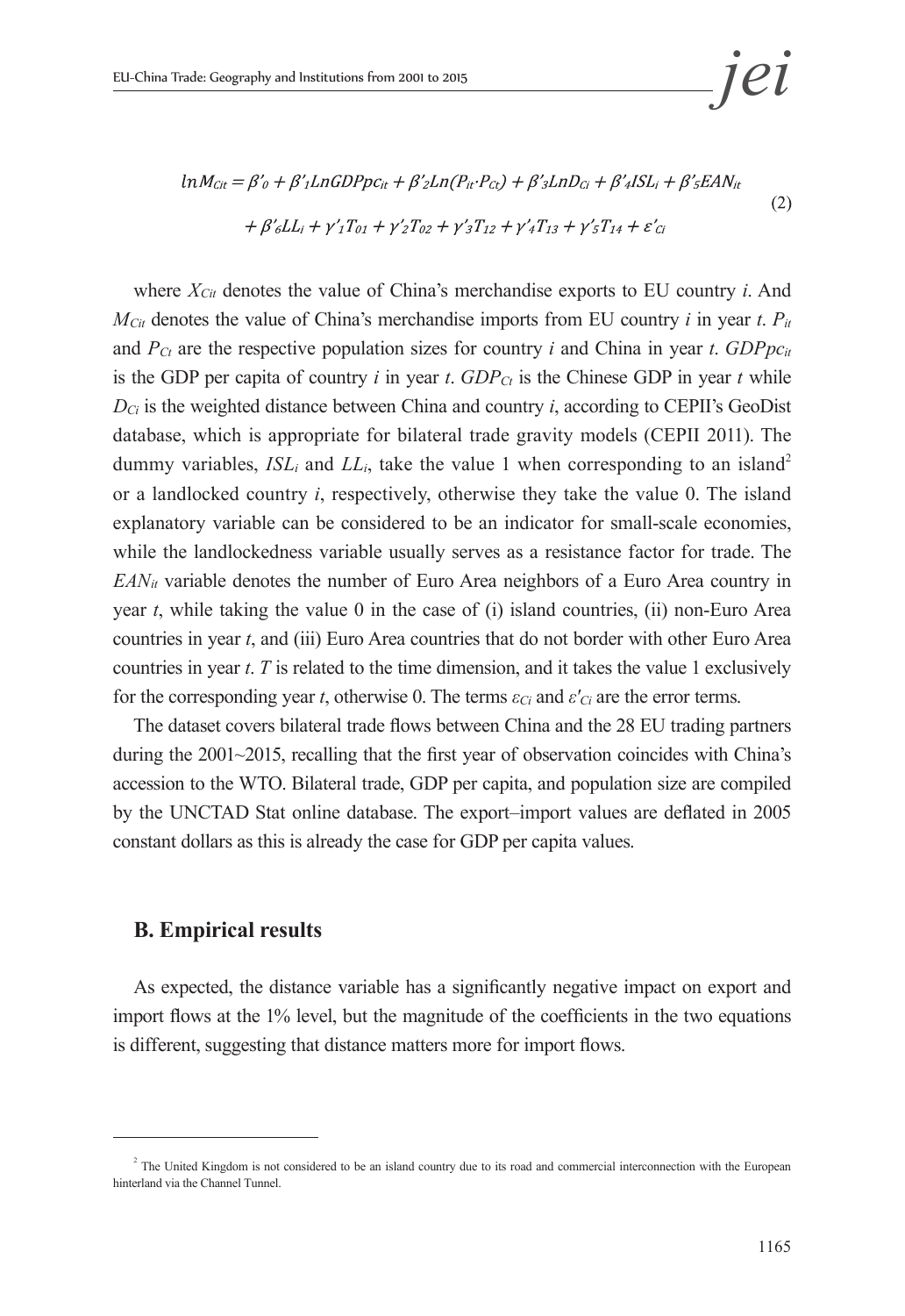Demographic size, as an indicator of the market size, plays a significantly positive and role. It is not surprising that the effect of demographics is more important for imports than it is exports, given China's relatively larger population size. The transformation of the population variables into a single variable in the form of the product is to avoid collinearity issues with GDP and GDP per capita variables. The positive sign of the coefficient is consistent with the empirical results reported in the relevant literature.

Along with the population size variable, the variable related to the GDP of China is also an indicator for measuring market size effects on trade flows. This variable is excluded from the import equation to avoid collinearity effects. As for exports, the coefficient suggests an almost proportional change in export value along with GDP change as usually estimated for gravity models using GDP as an explanatory variable. The coefficient is statistically significant at the 1% level, and it is consistent with the literature (Santos Silva and Tenreyro 2006, Grigoriou 2007, Felipe and Kumar 2010, Caporale *et al*. 2015, Metulini *et al*. 2017).

The GDP per capita variable is a proxy that represents the income level and the purchasing power of exporter and importer countries as mentioned in Sohn (2005), reflecting the level of development of countries (Vlontzos and Duquenne 2008). The income variable is statistically significant at the 1% level and has the expected positive sign.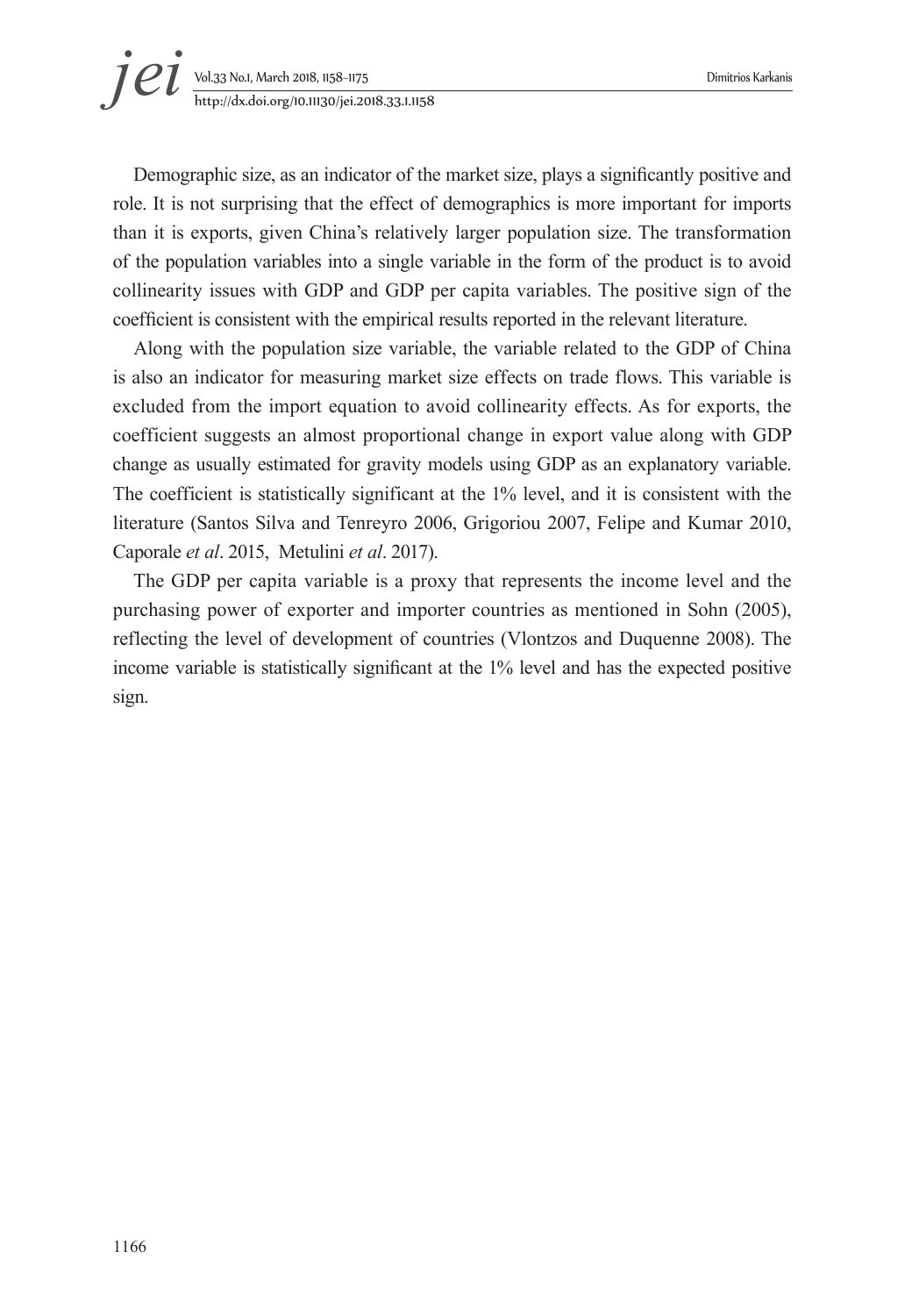### **Table 1. Results**

(2001~2015)

|                                                           | Exports - X <sub>Cit</sub> | <b>Imports - <math>M_{\text{Cit}}</math></b> |  |
|-----------------------------------------------------------|----------------------------|----------------------------------------------|--|
| <b>Independent variables</b>                              | (from China to $i$ )       | (from <i>i</i> to China)                     |  |
|                                                           | $N = 420$                  | $N = 414$                                    |  |
| Constant                                                  | $-36.704$                  | $-10.987$                                    |  |
| Distance, $Ln(D_{Ci})$                                    | $-0.960(-3.022)$ ***       | $-2.472(-4.013)$ ***                         |  |
| Per capita GDP of EU country i,<br>$Ln(GDPpc_{it})$       | $0.794(19.934)$ ***        | $1.222(18.480)$ ***                          |  |
| GDP of China, $Ln(GDP_{Ct})$                              | $1.020(11.270)$ ***        |                                              |  |
| Population size, $Ln(P_{it} \cdot P_{Ct})$                | $0.789(29.871)$ ***        | $1.108(33.936)$ ***                          |  |
| Island country i, ISL,                                    | $0.418(3.129)$ ***         | $1.510(4.810)$ ***                           |  |
| Landlocked country $i$ , $LL_i$                           |                            | $0.602(6.219)$ ***                           |  |
| Euro Area neighbors of<br>Euro Area country i, $EAN_{it}$ | $0.050(2.400)$ **          | $0.169(6.593)$ ***                           |  |
| $T_{2001}$                                                |                            | $-0.789(-4.272)$ ***                         |  |
| $T_{2002}$                                                |                            | $-0.564$ $(-3.063)$ ***                      |  |
| $T_{2003}$                                                | $0.296(2.293)$ **          |                                              |  |
| $T_{2004}$                                                | $0.465(3.549)$ ***         |                                              |  |
| $T_{2005}$                                                | $0.599(4.769)$ ***         |                                              |  |
| $T_{2006}$                                                | $0.756(5.862)$ ***         |                                              |  |
| $T_{2007}$                                                | $0.704(6.706)$ ***         |                                              |  |
| $T_{2008}$                                                | $0.686(6.201)$ ***         |                                              |  |
| $T_{2009}$                                                | $0.342(2.777)$ ***         |                                              |  |
| $T_{2010}$                                                | $0.389(3.166)$ ***         |                                              |  |
| $T_{20II}$                                                | $0.335(2.692)$ ***         |                                              |  |
| $T_{2012}$                                                |                            | $0.310(1.876)*$                              |  |
| $T_{2013}$                                                |                            | $0.316(1.863)*$                              |  |
| $T_{2014}$                                                |                            | $0.341(2.065)$ **                            |  |
| $T_{\rm 2015}$                                            |                            |                                              |  |
| Adjusted $R^2$                                            | 0.838                      | 0.806                                        |  |
| F-test                                                    | 145.652***                 | 157.299***                                   |  |
| Durbin-Watson (d)                                         | 1.995                      | 1.958                                        |  |

(Note) OLS estimations with White's heteroscedasticity-consistent covariance matrix estimator. The observations for Cyprus during the 2001~2006 period were excluded from the imports' equation. *t*- Statistics are in parentheses. The superscript \*\*\* means  $p < 0.01$ , \*\*  $p < 0.05$ , \*  $p < 0.1$ .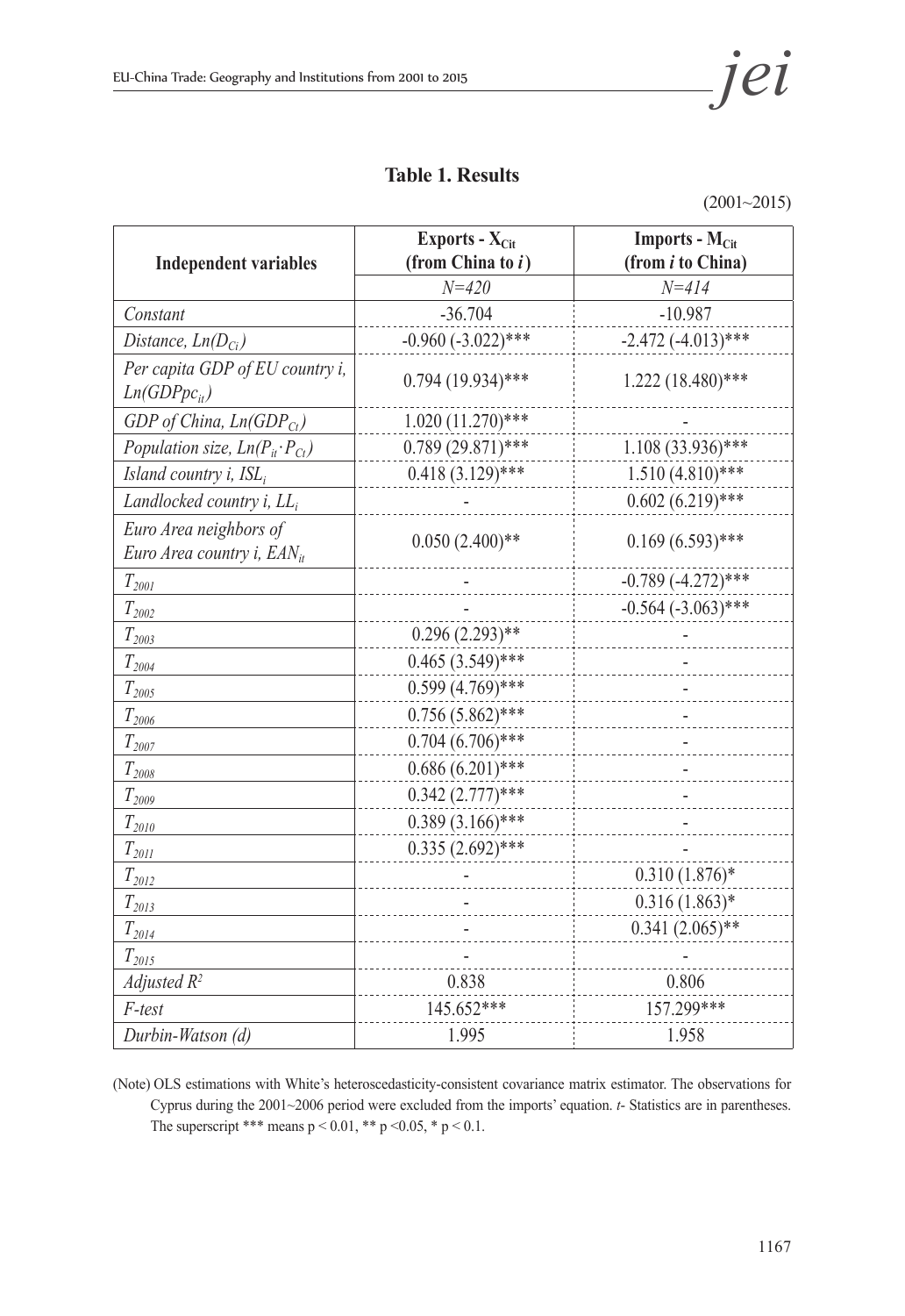# Vol.33 No.1, March 2018, 1158~1175 Dimitrios Karkanis http://dx.doi.org/10.11130/jei.2018.33.1.1158 *jei*

As for the two geographical dummies, insularity has a positive impact on trade flows. The sign is positive and statistically significant for both kinds of flows. The OLS estimation results reveal a relatively stronger impact in the case of Chinese imports. This is probably due to the fact that island countries are generally characterized by smallersized markets, which result in a weaker positive impact for their imports when compared with export flows to China. In addition, island countries are generally urged to strengthen export activities to boost economic growth, given the limited margins of domestic market expansion. Nevertheless, the sign is positive and statistically significant for both kinds of flows. What is not very common is the positive sign for Chinese imports from landlocked countries (Austria, the Czech Republic, Hungary, Luxembourg, and Slovakia). One reasonable explanation of this positive impact for landlocked countries may be due to the compensation effect of the geographical proximity to China compared to Germany, France, Italy, and Poland). A positive externality of being at the crossroads of large markets, such as the Western Europe and China cannot be underestimated particularly when transportation network are established. With regard to Chinese exports toward the EU, the landlocked dummy coefficient is statistically insignificant and we exclude the dummy variable.

The behavior of the institutional and geographical dummy, *EANit*, is as expected. The entry of an EU country into the common monetary policy environment and sharing a common border with as many other Euro Area countries as possible can facilitate trade flows to and from a third country, such as China. The elasticity for exports tends to be slightly lower than that for imports. The overall results suggest that there is still no disadvantage with landlockness as in the case of Austria that belongs to the Euro Asia.

The fifteen dummies denoting the dimension of time  $(T_{2001} \sim T_{2015})$  reveal mixed coefficient signs. In the field of exports, all dummies take a rather expected positive sign, reporting those that are statistically significant at the 1% and 5% levels (2003~2011). Their respective coefficients reveal the increasing importance of the time dimension but appears to have abruptly weakened from 2009 onward. This fact can be related to the global financial crisis and consequent slowdown of exports from China to the EU countries. From the import side, the statistically significant coefficients take negative signs for the first 2 years, which turn into positive signs during the 2012~2014 period. One possible explanation of the aforementioned results could be the positive aftereffect of China's accession to the WTO in 2001, which was not automatically evident for the first two years. The positive evolutions might be partially strengthened by joining the Eurozone system from 2007 onwards but weakened by the negative impact of the global financial crisis (2008~2009).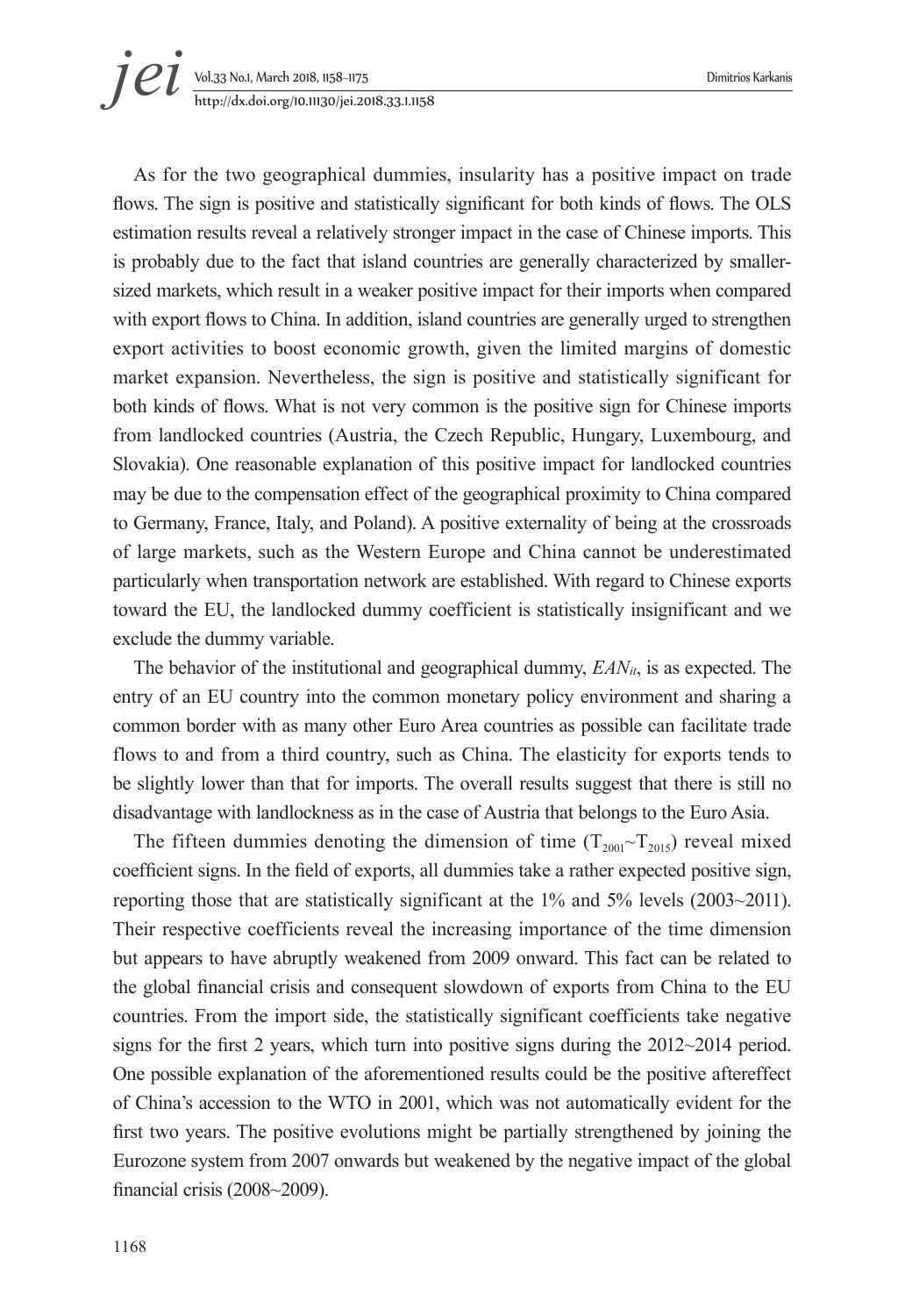# **V. Conclusions**

The applied gravity model provided robust results on some of the determinants of EU–China bilateral trade flows during the 2001~2015. As expected, market size and income proxies are positively related to both export and import flows, simultaneously revealing a relatively stronger impact of the GDP per capita of the EU28 countries on Chinese imports rather than exports. Distance exerts a negative effect on trade, as commonly reported in the relevant literature.

The impact of the two time-invariant proxies is positive and statistically significant in both cases. In the case of EU countries, insularity also reveals a smaller market size with relatively limited expansion potential, thus imposing a relatively stronger positive effect on export flows to China rather than trade flows in the reverse direction. This finding is mainly due to the case of Ireland, which has succeeded in reversing the negative bilateral trade balance to a positive one since the beginning of the global financial crisis. As for the other two EU island countries, namely, Malta and Cyprus, they are highly dependent on tourism. The limited range of domestically produced goods in these two countries, combined with their limited human and natural resources, exert more pressure on import

Instead of acting as a resistance factor, landlockedness seems in this study to unleash its own positive externalities, implying a favorable infrastructure and transportation network for EU exports to China. The latest developments regarding the first direct freight train arrival from Xi'an in China to Budapest in Hungary on April 21, 2017, carrying 41 shipping containers over a 17 day trip (Daily News Hungary 2017), could possibly lead to similar findings in future analyses on EU–China bilateral trade as the landlocked European countries will be the first to be favored by this new freight transportation alternative. However, no major changes are expected in the near future as maritime transport remains by far the most cost-efficient way of freight transport.

In the sense that the EU is still open to the possibility of expanding to the East EU-China trade may expand. Apart from this geographical consideration, common monetary policy environments provided by the Eurozone will contribute to the trade of China and the EU, even if the future of the EU is to be assessed in the future.

*Received 11 August 2017, Revised 29 January 2018, Accepted 14 February 2018*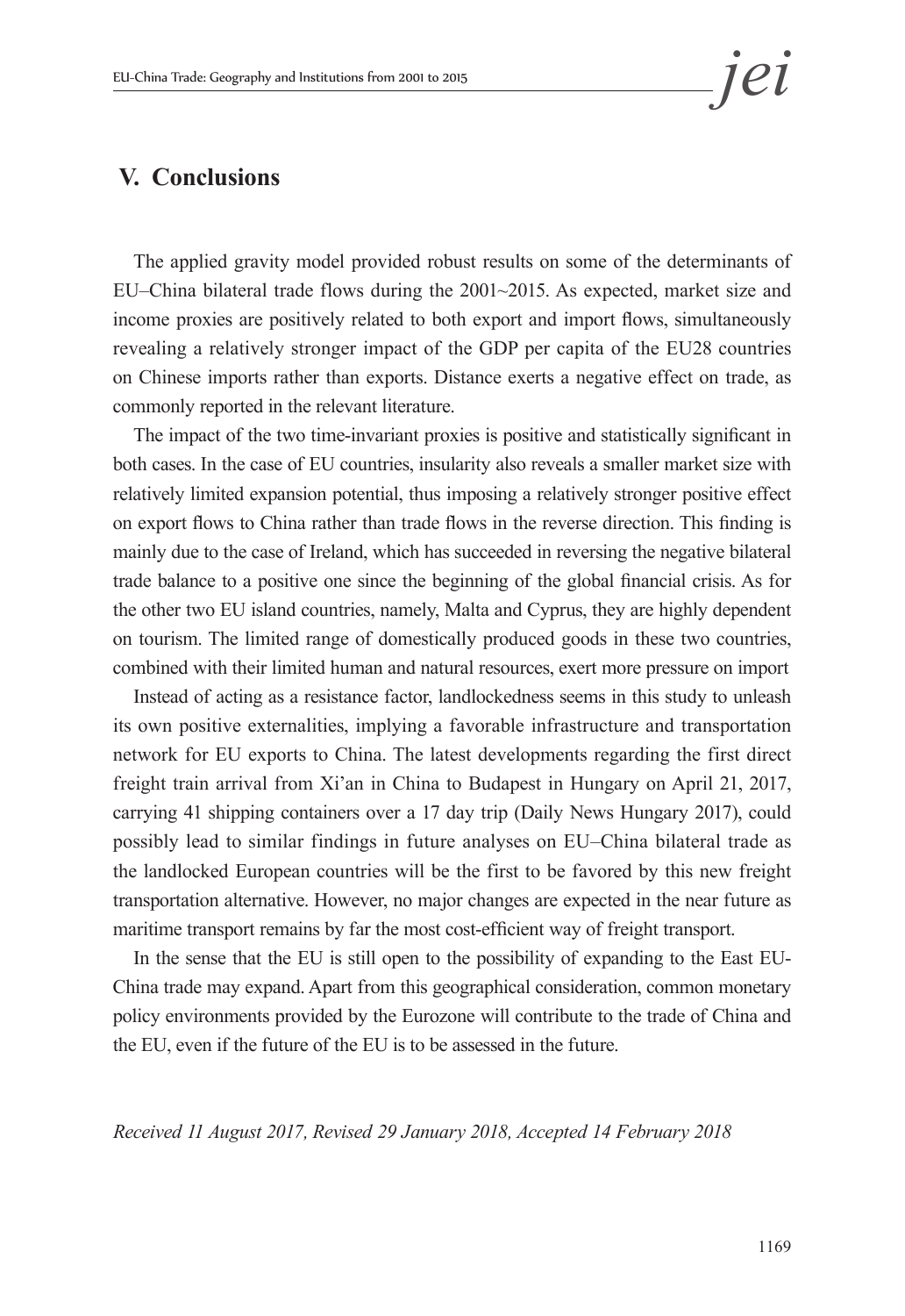

# **References**

Anderson, James E., A Theoretical Foundation for the Gravity Equation, *The American Economic Review* 69(1) (1979): 106-116.

Bergstrand, Jeffrey H., The Gravity Equation in International Trade: Some Microeconomic Foundations and Empirical Evidence, *Review of Economics and Statistics* 67(3) (1985): 474-481.

Bussière, Matthieu, Pérez-Barreiro, Emilia, Straub, Roland and Taglioni, Daria, Protectionist Responses to the Crisis. Global Trends and Implications, *European Central Bank Occasional Paper Series* 110 (2010).

Caporale, Guglielmo M., Sova, Anamaria and Sova, Robert, Trade flows and trade specialization: The case of China, *China Economic Review* 34 (2015): 261-273.

Carmignani, Fabrizio, The Curse of Being landlocked: Institutions Rather than Trade, *The World Economy*, DOI: 10.1111/twec.12248 (2015).

Centre for European Policy Studies (CEPS), Tomorrow's Silk Road: Assessing an EU-China Free Trade Agreement, *Executive summary of the study conducted by the Centre of European Policy Studies* (2016).

CEPII GeoDist database, data available at: http://www.cepii.fr/ (2017).

Chan, Eve M.H. and Au, K.F., Determinants of China's textile exports: An analysis by gravity model, *The Journal of The Textile Institute* 98(5) (2007): 463-469, DOI: 10.1080/00405000701556095.

Chang, Pao L. and Lee, Myoung J., 2011, The WTO trade effect, *Journal of International Economics* 85 (2007): 53-71.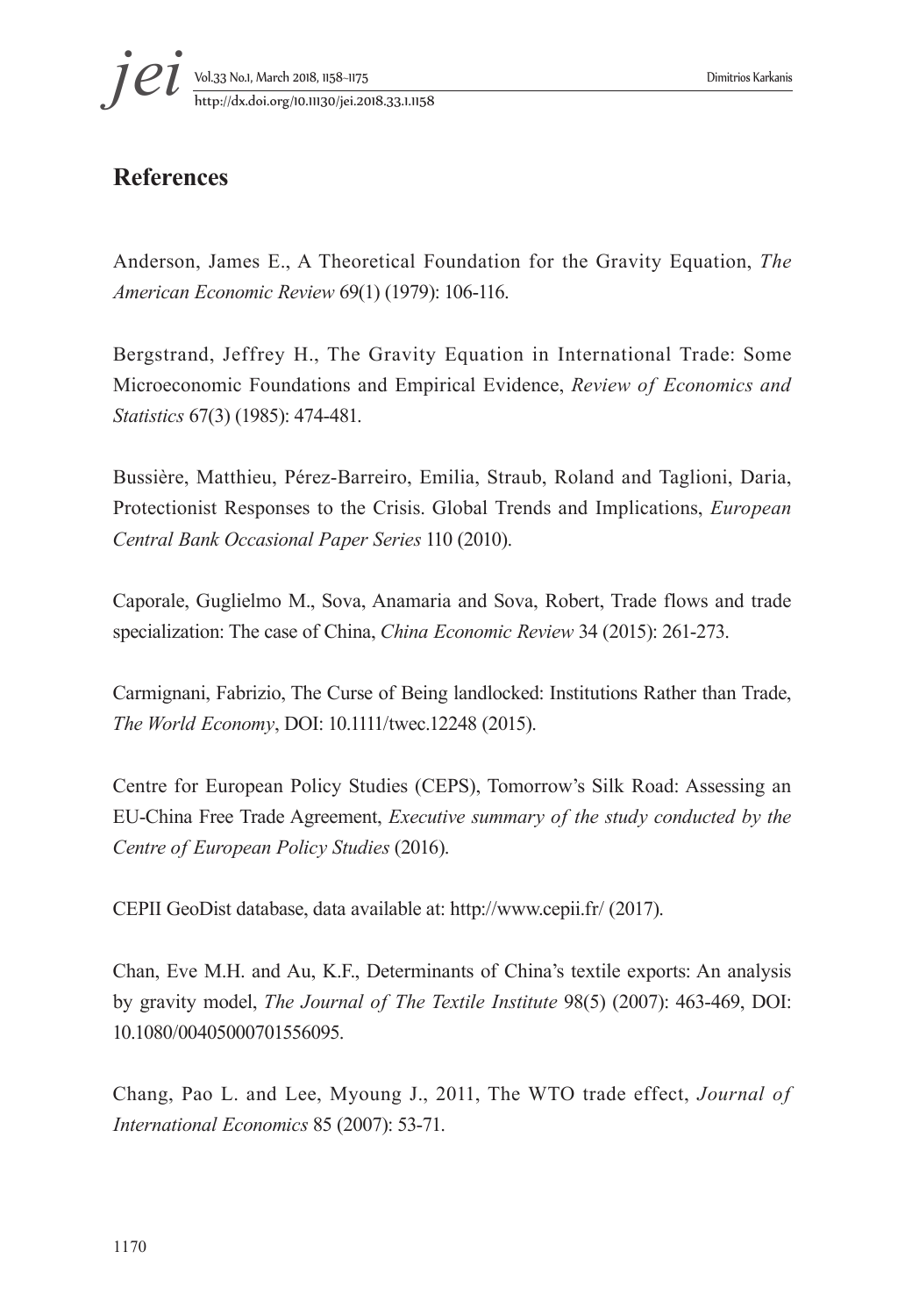Chen, Bo and Li, Yao, Analyzing Bilateral Trade Barriers under Global Trade Context: A Gravity Model Adjusted Trade Intensity Index Approach, *Review of Development Economics* 18(2) (2014): 326-339, DOI:10.1111/rode.12087.

Didier, Laurent and Koenig, Pamina, Has China Replaced Colonial Trade? *PSE Working Papers* 23. <halshs-01397801> (2016).

Doumbe Doumbe, Eric and Belinga, Thierry, A Gravity Model Analysis for Trade between Cameroon and Twenty-Eight European Union Countries, *Open Journal of Social Sciences* 3 (2015): 114-122. http://dx.doi.org/10.4236/jss.2015.38013.

Eicher, Theo S. and Henn, Christian, In Search of WTO Trade Effects: Preferential Trade Agreements Promote Trade Strongly, but Unevenly, *IMF Working Paper*, WP/09/31 (2009).

Felipe, Jesus and Kumar, Utsav, The Role of Trade Facilitation in Central Asia: A Gravity Model, *Levy Economics Institute of Bard College Working Paper* (2010).

"First direct freight train from China arrives in Hungary", Daily News Hungary-MTI, posted by *Daily News Hungary* on April 21, 2017, accessed July 21, 2017, https:// dailynewshungary.com/first-direct-freight-train-china-arrives-hungary/

Grigoriou, Christopher, Landlockedness, Infrastructure and Trade: New Estimates for Central Asian Countries, *The World Bank, Development Research Group, Trade Team, Policy Research Working Paper 4335* (2007).

Helpman, Elhanan, and Krugman, Paul. Market structure and foreign trade. Increasing returns, imperfect competition, and the international economy, Cambridge, MA: MIT Press (1985).

Kang, Joong S. and Liao, Wei, Chinese Imports: What's Behind the Slowdown?, *IMF Working Paper* WP/16/106, International Monetary Fund (2016).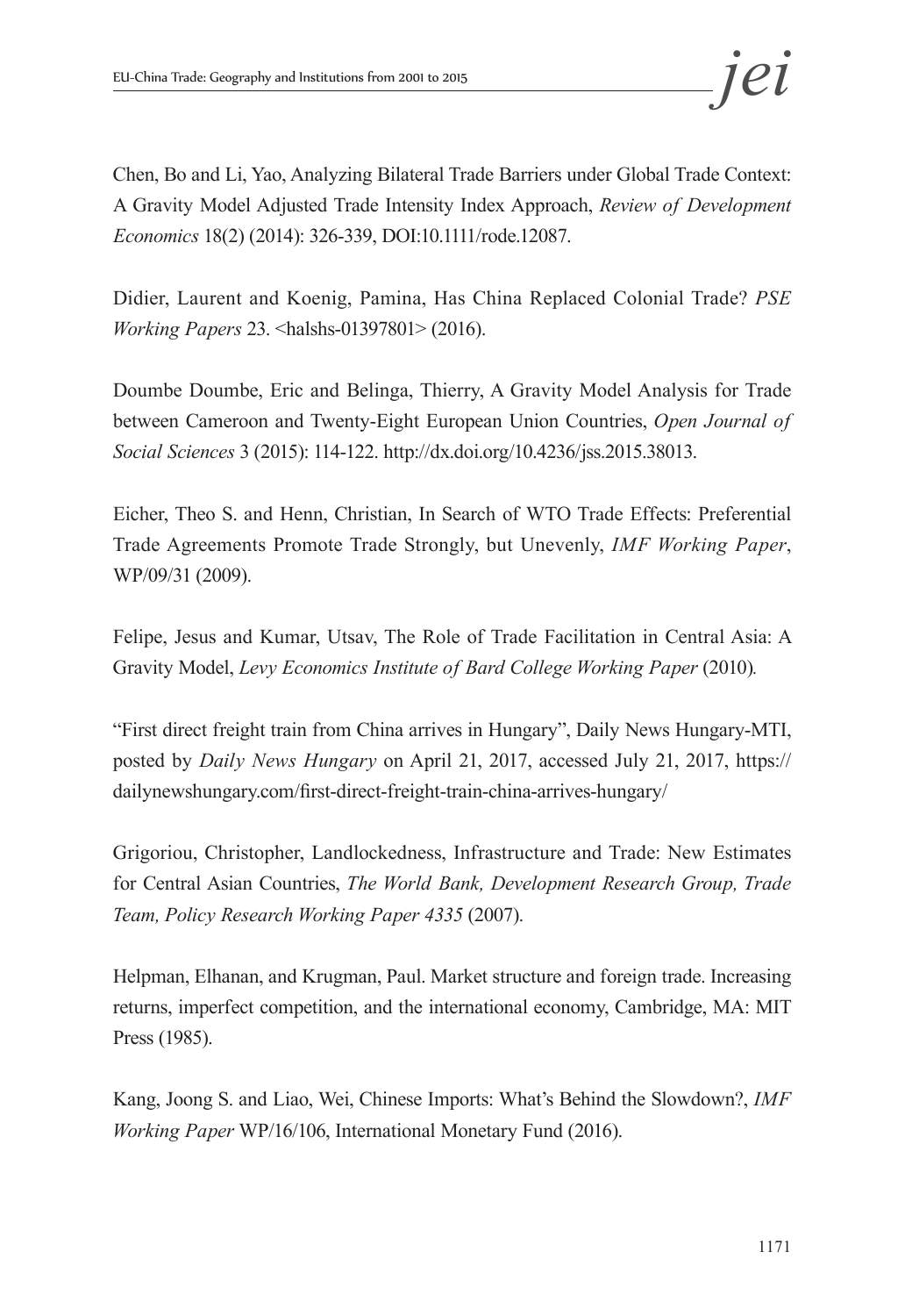Kucera, David and Sarna, Ritash, Trade Union Rights, Democracy, and Exports: a Gravity Model Approach, *Review of International Economics* 14(5) (2006): 859-882. DOI:10.1111/j.1467-9396.2006.00627.x.

Linders, Gert J.M. and De Groot, Henri L.F., Estimation of the Gravity Equation in the Presence of Zero Flows, *Tinbergen Institute Discussion Paper* TI 2006-072/3, http:// www.tinbergen.nl/discussionpaper/?paper=788 (2006).

Lardy, Nicholas R. "Reality Check on China." In: Reality Check for the Global Economy, 16-18, edited by Olivier Blanchard and Adam S. Posen, *Peterson Institute for International Economics, PIIE Briefing* 16(3), (2016).

Martinez-Zarzoso, Inmaculada and Nowak-Lehmann, Felicitas, Augmented Gravity Model: An Empirical Application to Mercosur-European Union Trade Flows, *Journal of Applied Economics* 6(2) (2003): 291-316.

Mayer, Thierry and Zignago, Soledad, Notes on CEPII's distances measures: The GeoDist database, *CEPII - Document de travail* (2011): 2011-2025.

Metulini, Rodolfo, Riccaboni, Massimo, Sgrignoli, Paolo and Zhu, Zhen, The Indirect Effects of FDI on Trade: A Network Perspective, *IMT Lucca EIC Working Paper Series* 04 (2017).

Pöyhönen, Pentti, A Tentative Model for the Volume of Trade between Countries, *Weltwirtschaftliches Archiv* 90 (1963): 93-100.

Santos Silva, J.M.C. and Tenreyro, Silvana, The Log of Gravity, *The Review of Economics and Statistics* 88(4) (2006): 641-658.

Sheng, Yu, Tang, Hsiao C. and Xu, Xinpeng, The Impact of ACFTA on People's Republic of China-ASEAN Trade: Estimates Based on an Extended Gravity Model for Component Trade, *ADB Working Paper Series on Regional Economic Integration 99* (2012).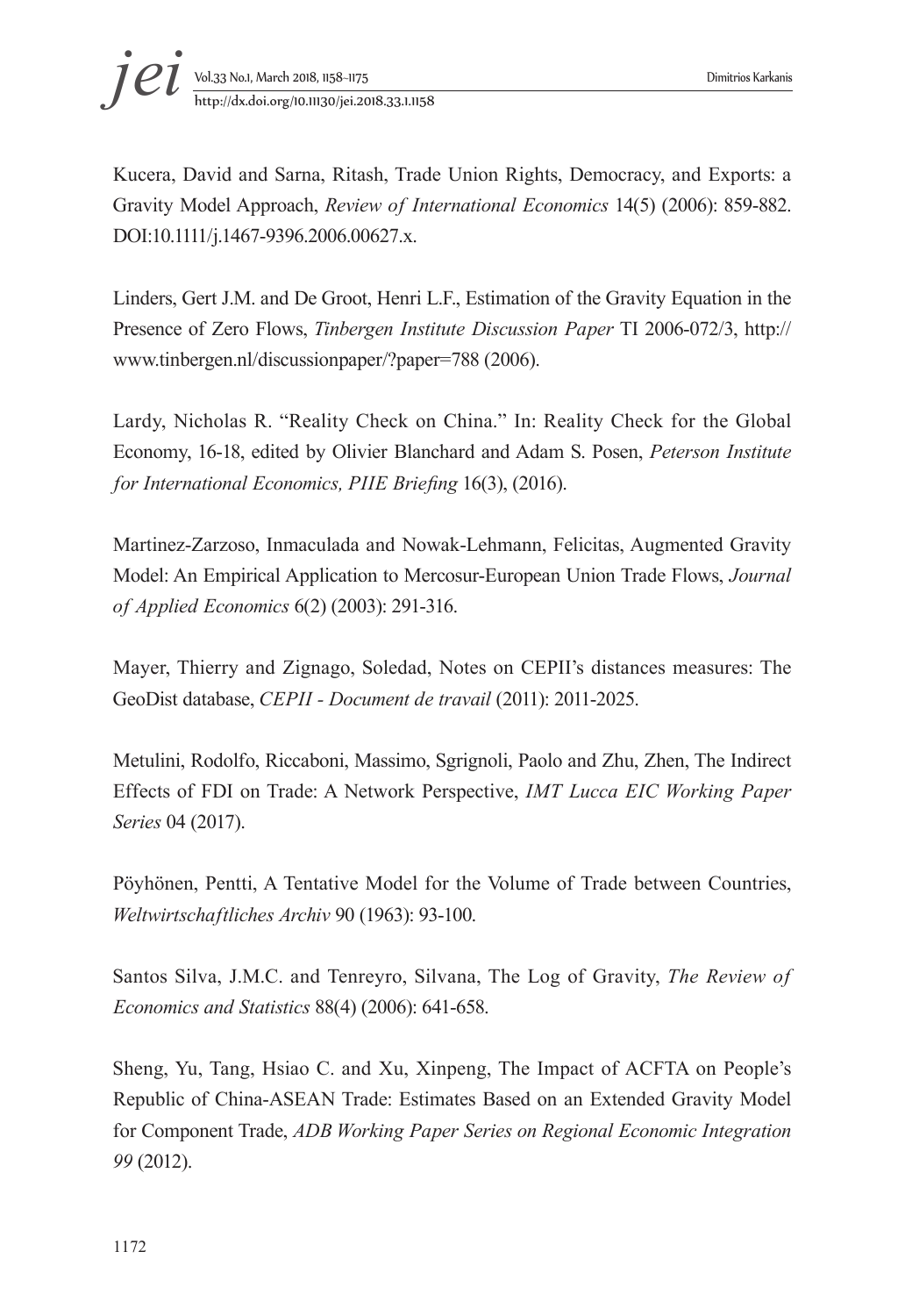Shepotylo, Oleksandr, A Gravity Model of Net Benefits of EU Membership: The Case of Ukraine, *Journal of Economic Integration* 25(4) (2010): 676-702.

Sohn, Chan H., Does the Gravity Model Explain South Korea's Trade Flows?, *The Japanese Economic Review* 56(4) (2005): 417-430. DOI: 10.1111/j.1468- 5876.2005.00338.x.

Subramanian, Arvind and Wei, Shang J., The WTO Promotes Trade, Strongly But Unevenly, *IMF Working Paper* WP/03/185 (2003).

Tinbergen, Jan. Shaping the World Economy: Suggestions for an International Economic Policy. New York: The Twentieth Century Fund, 1962.

UNCTADstat, United Nations Conference on Trade and Development online data center, data available at: http://unctadstat.unctad.org/ (2017).

Vlontzos, George and Duquenne, Marie N., Greek Olive Oil: How Can Its International Market Potential Be Realized? *The Estey Centre Journal of International Law and Trade Policy* 9(2) (2008): 125-140.

World Bank, 2016, The Impact of China on Europe and Central Asia, *ECA Economic Update* Spring 2016 (April), World Bank, Washington, DC. DOI: 10.1596/ 978-1-4648- 0912-5, License: Creative Commons Attribution CC BY 3.0 IGO.

World Bank Open Data, 2017, data available at: http://data.worldbank.org/country.

Yu, Miaojie, Trade, democracy, and the gravity equation, *Journal of Development Economics 91* (2010): 289-300.

Zhang, Yuqin and Wang, Shouyang, Trade Potential of China's Export to ASEAN: The Gravity Model Using New Economic Mass Proxies, *Journal of Systems Science and Information 3*(5) (2015): 411-420.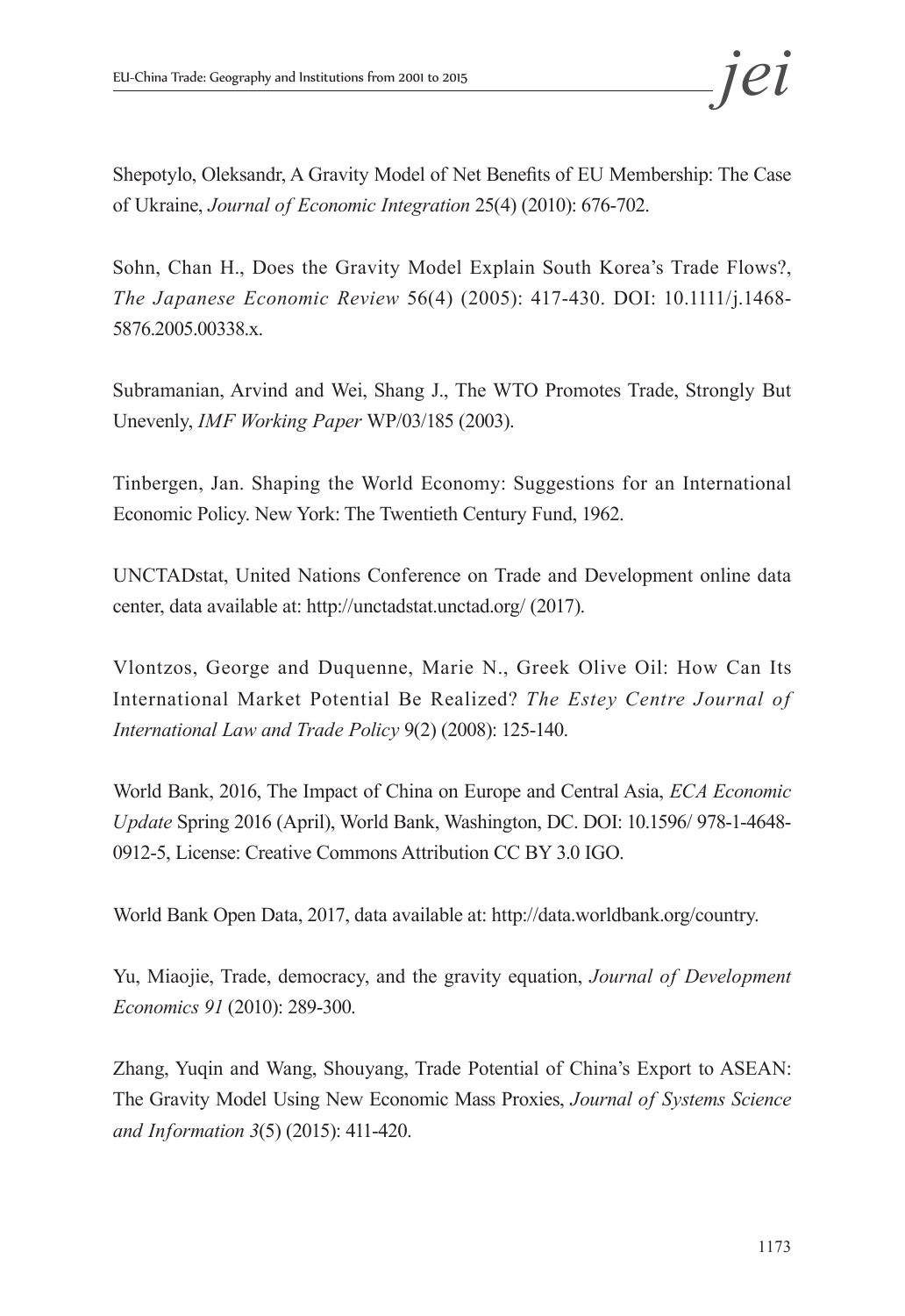

# **Appendices**

# **Appendix 1: Definition and sources**

| <b>Variable</b>            | <b>Definition</b>                                                                                                    | <b>Source</b>                                                                             |  |
|----------------------------|----------------------------------------------------------------------------------------------------------------------|-------------------------------------------------------------------------------------------|--|
| Exports $(X_{\text{Cit}})$ | Chinese exports of goods to EU partner in 2005<br>constant US dollars                                                | UNCTADstat (2017), values<br>converted in 2005 constant US<br>dollars by own calculations |  |
| <b>Imports</b> $(MCit)$    | Chinese imports of goods from EU partner in<br>2005 constant US dollars                                              | UNCTADstat (2017), values<br>converted in 2005 constant US<br>dollars by own calculations |  |
| $D_{Ci}$                   | Distance from China to EU partner                                                                                    | CEPII GeoDist database<br>(2017), distwees variable                                       |  |
| $GDPpc_{it}$               | Per capita GDP of EU partner in 2005 constant<br><b>US</b> dollars                                                   | UNCTADstat (2017)                                                                         |  |
| $GDP_{Ct}$                 | GDP of China in 2005 constant US dollars                                                                             | UNCTADstat (2017)                                                                         |  |
| $P_{it} \cdot P_{Ct}$      | Product of population sizes of China and<br>EU partner                                                               | UNCTADstat (2017)                                                                         |  |
| $ISL_i$                    | Dummy variable for EU island countries,<br>$0$ or 1, starting in 2001                                                | Own calculations                                                                          |  |
| $LL_i$                     | Dummy variable for EU landlocked countries,<br>0 or 1, starting in 2001                                              | Own calculations                                                                          |  |
| $EAN_{it}$                 | Dummy variable for the number of Euro Area<br>neighbors of a Euro Area country, 0 to 5,<br>starting in various years | Official website of the<br>European Union and own<br>calculations                         |  |
| $T_{2001} \sim T_{2015}$   | Time dummies, value 1 for the observation<br>year, otherwise 0                                                       | Own calculations                                                                          |  |